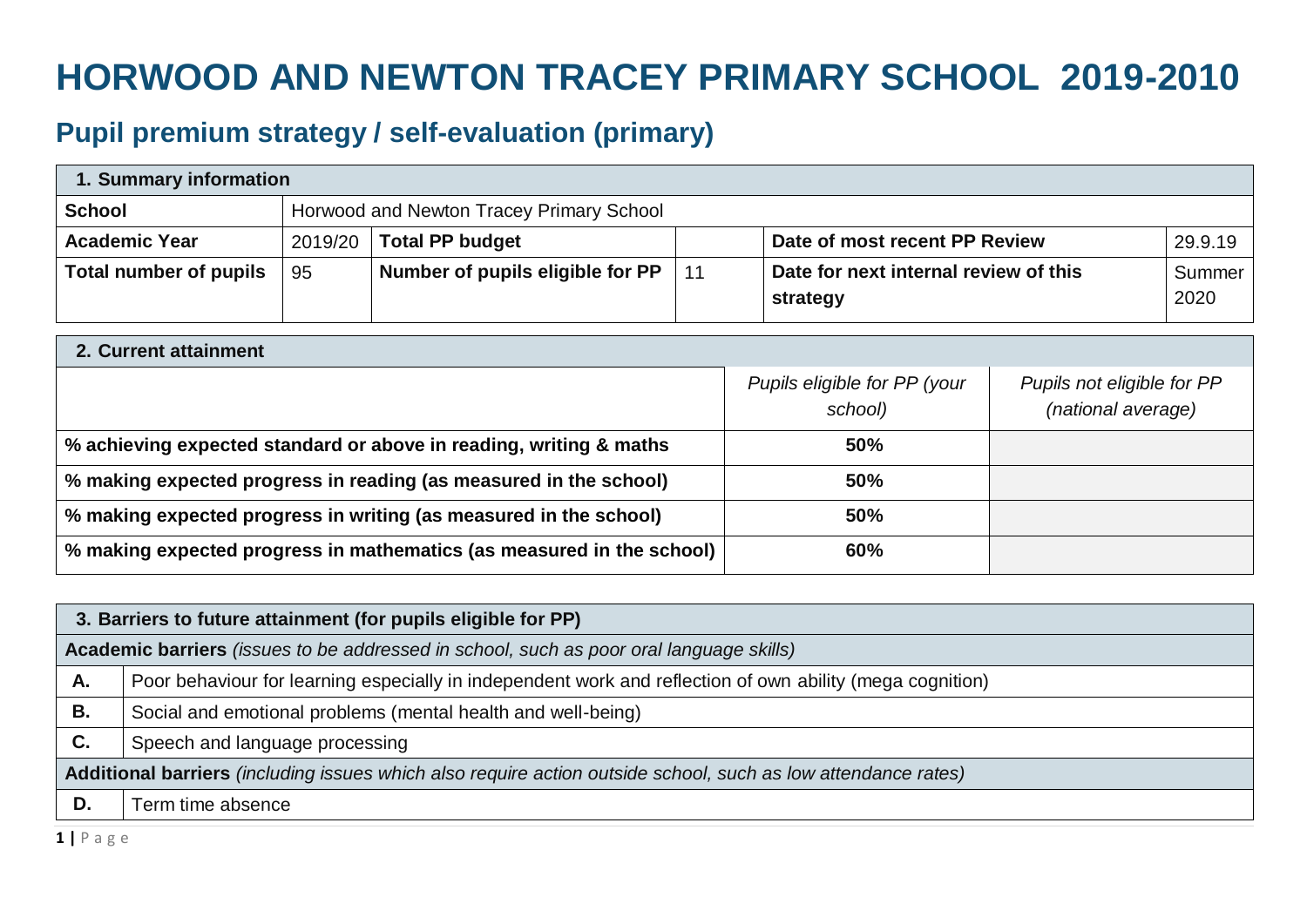|    | 4. Intended outcomes (specific outcomes and how they will be measured)                  | <b>Success criteria</b>           |
|----|-----------------------------------------------------------------------------------------|-----------------------------------|
| А. | Whole school focus on behaviour for learning (see curriculum aims, intention and ethos) | Improved behaviour for learning   |
| В. | Mental health policy                                                                    | Improving mental health           |
| C. | Investment in Language Link and support for language processing                         | Improved S & L                    |
|    | Continued focus to reduce term time absence                                             | Unauthorised absence figs improve |

| 5. Review of expenditure                         |                                        |                                                                                                                                   |                                                                                                                |      |  |  |
|--------------------------------------------------|----------------------------------------|-----------------------------------------------------------------------------------------------------------------------------------|----------------------------------------------------------------------------------------------------------------|------|--|--|
| <b>Previous Academic Year</b>                    |                                        | 2018/2019 £14110.16 see breakdown of spending in last year's planning document                                                    |                                                                                                                |      |  |  |
| i. Quality of teaching for all                   |                                        |                                                                                                                                   |                                                                                                                |      |  |  |
| <b>Action</b>                                    | <b>Intended</b><br>outcome             | <b>Estimated impact:</b> Did you meet the<br>success criteria? (Include impact on<br>pupils not eligible for PP, if appropriate). | <b>Lessons learned</b><br>(and whether you will continue with this approach)                                   | Cost |  |  |
| Improve maths<br>reasoning skills                | Whole school<br>approach               | % achieving KS1 and KS2 expected in<br>maths to raise for PP                                                                      | KS2 SATs results 50% of PP children achieved<br>maths (1 pupil out of 2)                                       |      |  |  |
| Behaviour for<br>learning approach               | Engagement in<br>learning<br>developed | Better concentration in lessons and<br>during independent work                                                                    | Whole school approach very successful. Need to<br>develop more independent learning skills (mega<br>cognition) |      |  |  |
| ii. Targeted support                             |                                        |                                                                                                                                   |                                                                                                                |      |  |  |
| <b>Action</b>                                    | <b>Intended</b><br>outcome             | <b>Estimated impact:</b> Did you meet the<br>success criteria? (Include impact on<br>pupils not eligible for PP, if appropriate). | <b>Lessons learned</b><br>(and whether you will continue with this approach)                                   | Cost |  |  |
| Targeted<br>interventions small<br>group and 1:1 | Improvement in<br>results              | % achieving KS1 and KS2 expected in writing to<br>improve. 62% KS1 writing 0% PP (1 child)<br>85% KS2 writing 50% PP (2 children) | Targeted small group and 1:1 work effective                                                                    |      |  |  |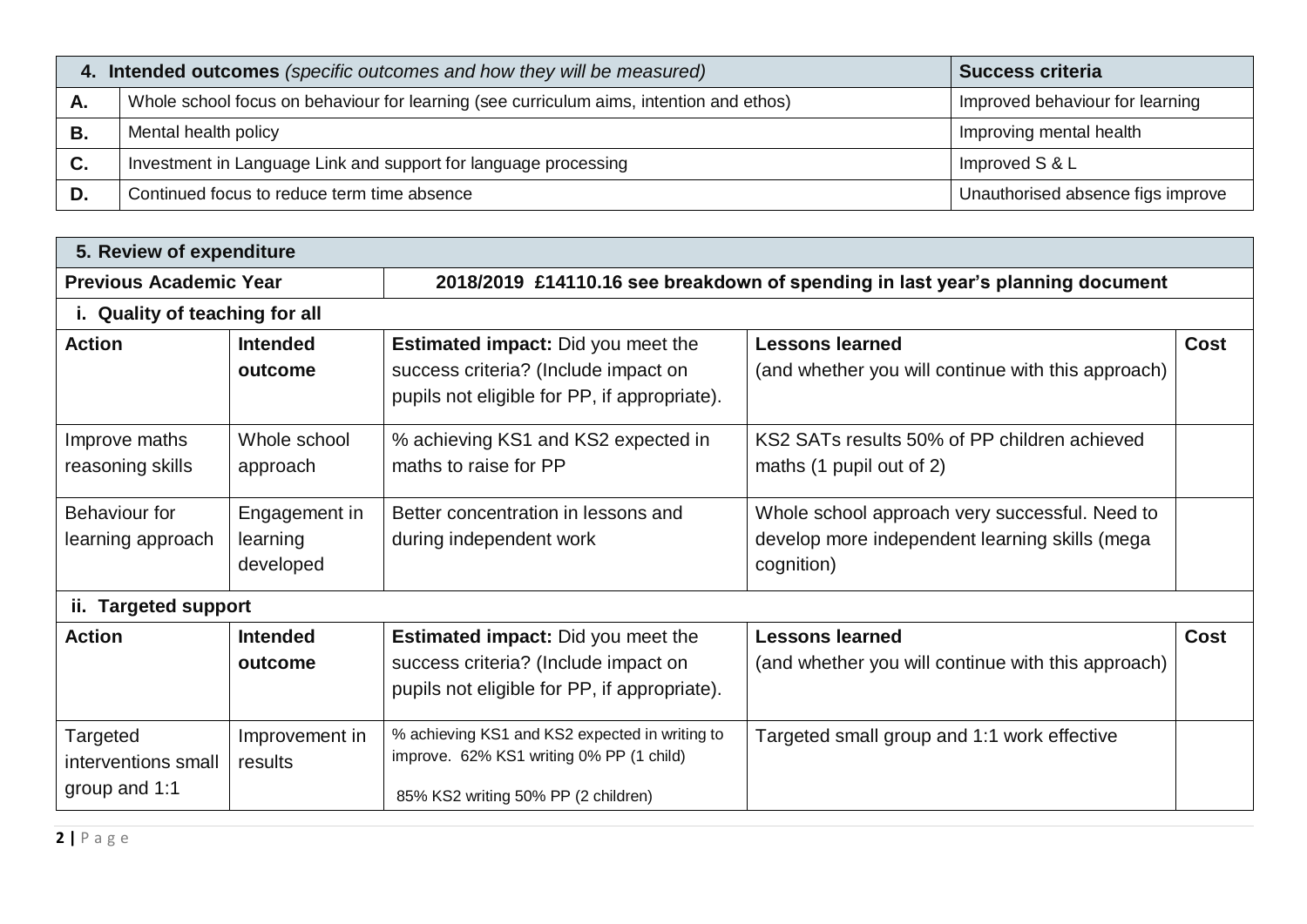| Targeted<br>interventions small<br>group and 1:1 | Improvement in<br>results | % achieving KS1 and KS2 expected in reading to<br>improve. 62% KS1 reading (0% PP 1 child (92%<br>KS2 reading (100% PP) | Targeted small group and 1:1 work effective             |      |
|--------------------------------------------------|---------------------------|-------------------------------------------------------------------------------------------------------------------------|---------------------------------------------------------|------|
| Hi 5, Fun Fit and                                | Improvement in            | Improvement in overall mental health and                                                                                | Ensure that all Foundation and KS1 children have weekly |      |
| Forest school                                    | S, E and MH               | wellbeing from target pilot Forest School                                                                               | Forest School entitlement and roll out to include KS2   |      |
| iii. Other approaches                            |                           |                                                                                                                         |                                                         |      |
| <b>Action</b>                                    | <b>Intended</b>           | <b>Estimated impact:</b> Did you meet the                                                                               | <b>Lessons learned</b>                                  | Cost |
|                                                  | outcome                   | success criteria? (Include impact on<br>pupils not eligible for PP, if appropriate).                                    | (and whether you will continue with this approach)      |      |
| <b>Boxall training</b>                           | S, E and MH               | Increased opportunities for whole                                                                                       | Lunch time club needed to be budget for next            |      |
|                                                  | improvements              | class/individual screening of children                                                                                  | academic year (19/20)                                   |      |
|                                                  |                           |                                                                                                                         |                                                         |      |

| 6. Planned expenditure                                                                                                                                                                                            |                                                                                                                                                                                                        |                                                                                         |                                                                                                             |                          |        |  |
|-------------------------------------------------------------------------------------------------------------------------------------------------------------------------------------------------------------------|--------------------------------------------------------------------------------------------------------------------------------------------------------------------------------------------------------|-----------------------------------------------------------------------------------------|-------------------------------------------------------------------------------------------------------------|--------------------------|--------|--|
| Academic year                                                                                                                                                                                                     | 2019/2010 £13,873 budget - planned expenditure £18013.73                                                                                                                                               |                                                                                         |                                                                                                             |                          |        |  |
| The three headings enable you to demonstrate how you are using the Pupil Premium to improve classroom pedagogy, provide targeted<br>support and support whole school strategies<br>i. Quality of teaching for all |                                                                                                                                                                                                        |                                                                                         |                                                                                                             |                          |        |  |
| <b>Action</b>                                                                                                                                                                                                     | <b>Staff lead</b><br><b>Intended</b><br>What is the evidence and<br>How will you ensure it is<br>When will you review<br>implemented well?<br>implementation?<br>rationale for this choice?<br>outcome |                                                                                         |                                                                                                             |                          |        |  |
| High quality teaching<br>in classroom                                                                                                                                                                             | Work differentiated<br>during input and<br>small group                                                                                                                                                 | Tracking sheets identify those<br>children who need differentiated work<br>in classroom | LSA and lesson observations will<br>ensure that support is provided in<br>a targeted way during small group | <b>Class</b><br>teachers | Termly |  |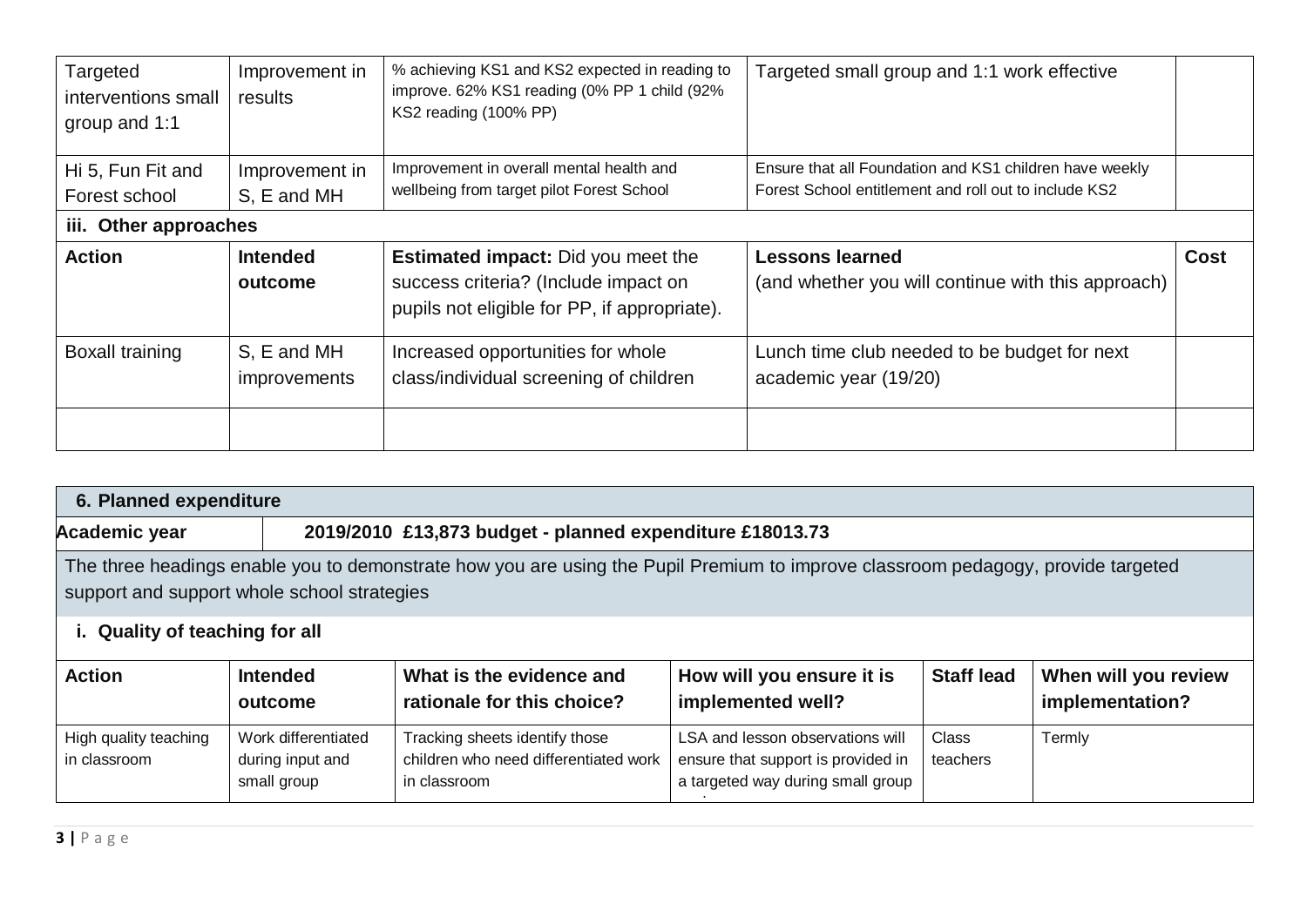| <b>Total budgeted cost</b>                                                                                   |                                                                                          |                                                                                                                         |                                                                                                                                |                                                          | £3800                                   |  |
|--------------------------------------------------------------------------------------------------------------|------------------------------------------------------------------------------------------|-------------------------------------------------------------------------------------------------------------------------|--------------------------------------------------------------------------------------------------------------------------------|----------------------------------------------------------|-----------------------------------------|--|
| ii. Targeted support                                                                                         |                                                                                          |                                                                                                                         |                                                                                                                                |                                                          |                                         |  |
| <b>Action</b>                                                                                                | <b>Intended</b><br>outcome                                                               | What is the evidence and<br>rationale for this choice?                                                                  | How will you ensure it is<br>implemented well?                                                                                 | <b>Staff lead</b>                                        | When will you review<br>implementation? |  |
| Provide targeted<br>writing, reading, and<br>maths support through<br>small group, 1:1<br>targeted provision | Improvement in<br>academic<br>achievement by PP<br>children included in<br>interventions | PLPs for children receiving targeted<br>support, reviewed termly by LSA and<br>Teacher and include pupil voice          | Evidence documented in<br>intervention files                                                                                   | <b>Class</b><br>teacher,<br>Headteacher<br>and SENCO     | <b>Termly</b>                           |  |
| Involvement of<br>external professionals<br>(EP, Behaviour<br>support, CAMHs, etc)                           | Identification of<br>additional needs and<br>targeted help                               | Observation of children and lack of<br>progress with PLPs identify further<br>input needed by external<br>professionals | Reports and guidance from<br>professionals will be implemented                                                                 | <b>Class</b><br>teacher,<br>Headteacher,<br><b>SENCO</b> | Termly                                  |  |
|                                                                                                              |                                                                                          |                                                                                                                         |                                                                                                                                | <b>Total budgeted cost</b>                               | £6985.45                                |  |
| iii. Other approaches                                                                                        |                                                                                          |                                                                                                                         |                                                                                                                                |                                                          |                                         |  |
| <b>Action</b>                                                                                                | <b>Intended</b><br>outcome                                                               | What is the evidence and<br>rationale for this choice?                                                                  | How will you ensure it is<br>implemented well?                                                                                 | <b>Staff lead</b>                                        | When will you review<br>implementation? |  |
| Thinking Room use<br>including lunch time<br>club                                                            | Improved social,<br>emotional and<br>mental health                                       | Boxall screening indicates individual<br>and whole cohort need                                                          | Interventions will be documented<br>and scrutinised                                                                            | Esther<br>Wooddisse<br>and SENCO                         | Termly (cost £4484)                     |  |
| Mental health action<br>plan                                                                                 | Improved social,<br>emotional mental<br>health                                           | SHUE pupil survey<br>School's mental health policy and<br>action plan identifies need                                   | Autumn Term online survey to be<br>completed. Analysis of results and<br>address issues raised. RAG<br>progress on action plan | Esther<br>Wooddisse                                      | Termly (cost £200)                      |  |